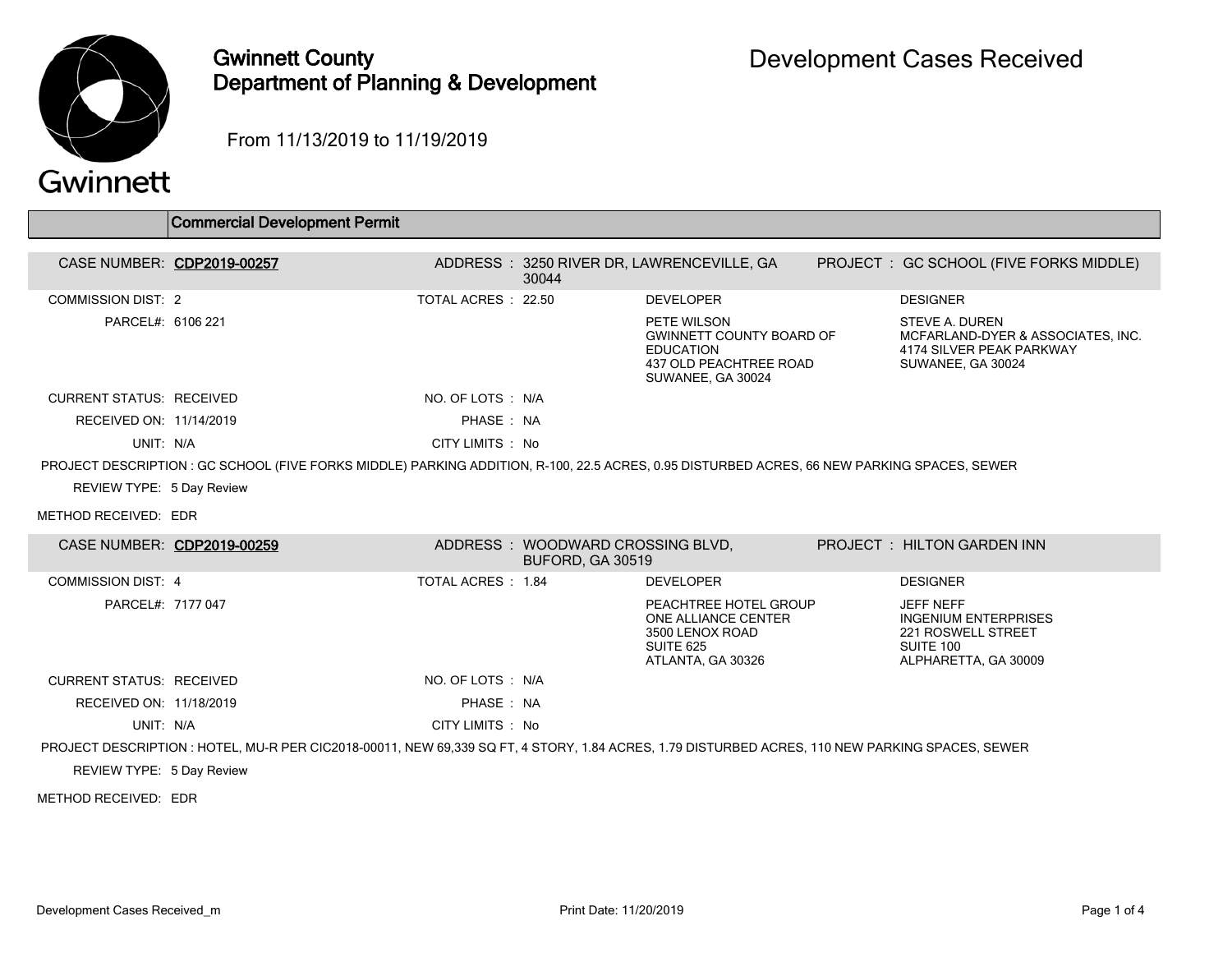|                                 | CASE NUMBER: CDP2019-00260                                                                                             |                    | GA 30519 | ADDRESS: 3239 SARDIS CHURCH RD, BUFORD,                                                                              | PROJECT: TRACTOR SUPPLY COMPANY                                                                                                                                  |
|---------------------------------|------------------------------------------------------------------------------------------------------------------------|--------------------|----------|----------------------------------------------------------------------------------------------------------------------|------------------------------------------------------------------------------------------------------------------------------------------------------------------|
| <b>COMMISSION DIST: 4</b>       |                                                                                                                        | TOTAL ACRES : 3.86 |          | <b>DEVELOPER</b>                                                                                                     | <b>DESIGNER</b>                                                                                                                                                  |
| PARCEL#: 1001 787               |                                                                                                                        |                    |          | <b>KEITH CARTER</b><br>REESE REAL ESTATE DEVELOPMENT<br><b>PARTNERS</b><br>1076 SUMMIT DRIVE<br>MIDDLETOWN, OH 45042 | <b>MICHAEL PARKER</b><br>PRECISION PLANNING, INC.<br>400 PIKE BOULEVARD<br>LAWRENCEVILLE, GA 30655                                                               |
| <b>CURRENT STATUS: RECEIVED</b> |                                                                                                                        | NO. OF LOTS : N/A  |          |                                                                                                                      |                                                                                                                                                                  |
| RECEIVED ON: 11/19/2019         |                                                                                                                        | PHASE: NA          |          |                                                                                                                      |                                                                                                                                                                  |
| UNIT: N/A                       |                                                                                                                        | CITY LIMITS : No   |          |                                                                                                                      |                                                                                                                                                                  |
| <b>SEWER</b>                    |                                                                                                                        |                    |          |                                                                                                                      | PROJECT DESCRIPTION : RETAIL STORE, C-2 PER RZC2003-00040 AND SUP2019-00071, NEW 18,787 SQ FT, 1 STORY, 3.863 ACRES, 3.1 DISTURBED ACRES, 55 NEW PARKING SPACES, |
| REVIEW TYPE: 10 Day Review      |                                                                                                                        |                    |          |                                                                                                                      |                                                                                                                                                                  |
| METHOD RECEIVED: EDR            |                                                                                                                        |                    |          |                                                                                                                      |                                                                                                                                                                  |
| <b>TOTAL FOR:</b>               | <b>Commercial Development</b><br>Permit                                                                                | NO. OF CASES: 3    |          | NO. OF LOTS: 0                                                                                                       | <b>TOTAL ACRES: 28.20</b>                                                                                                                                        |
|                                 | <b>Concept Plan</b>                                                                                                    |                    |          |                                                                                                                      |                                                                                                                                                                  |
|                                 |                                                                                                                        |                    |          |                                                                                                                      |                                                                                                                                                                  |
| CASE NUMBER: CPL2019-00028      |                                                                                                                        |                    | GA 30517 | ADDRESS : 1431 DEE KENNEDY RD, BRASELTON,                                                                            | PROJECT : DEE KENNEDY ROAD TRACT                                                                                                                                 |
|                                 |                                                                                                                        |                    |          |                                                                                                                      |                                                                                                                                                                  |
| <b>COMMISSION DIST: 3</b>       |                                                                                                                        | TOTAL ACRES: 13.00 |          | <b>DEVELOPER</b>                                                                                                     | <b>DESIGNER</b>                                                                                                                                                  |
| PARCEL#: 3004 061               |                                                                                                                        |                    |          | <b>CORBITT WOODS</b><br>JAB DEVELOPMENT, LLC<br>P.O. BOX 906<br>BRASELTON, GA 30517                                  | <b>ED MYERS</b><br>MYERS & COMPANY, INC.<br>P.O. BOX 634<br>GAINESVILLE, GA 30503                                                                                |
| <b>CURRENT STATUS: RECEIVED</b> |                                                                                                                        | NO. OF LOTS : 55   |          |                                                                                                                      |                                                                                                                                                                  |
| RECEIVED ON: 11/13/2019         |                                                                                                                        | PHASE: N/A         |          |                                                                                                                      |                                                                                                                                                                  |
| UNIT: N/A                       |                                                                                                                        | CITY LIMITS : No   |          |                                                                                                                      |                                                                                                                                                                  |
|                                 | PROJECT DESCRIPTION : SINGLE FAMILY SUBDIVISION, TND PER RZR2018-00007 AND CIC2019-00016, 55 LOTS, 13.002 ACRES, SEWER |                    |          |                                                                                                                      |                                                                                                                                                                  |
| REVIEW TYPE: 10 Day Review      |                                                                                                                        |                    |          |                                                                                                                      |                                                                                                                                                                  |
| METHOD RECEIVED: DRCC           |                                                                                                                        |                    |          |                                                                                                                      |                                                                                                                                                                  |
| CASE NUMBER: CPL2019-00030      |                                                                                                                        |                    |          | ADDRESS: 811 AUBURN RD, DACULA, GA 30019                                                                             | PROJECT : MAJORS MANAGEMENT, INC.                                                                                                                                |
| <b>COMMISSION DIST: 3</b>       |                                                                                                                        | TOTAL ACRES : 1.13 |          | <b>DEVELOPER</b>                                                                                                     | <b>DESIGNER</b>                                                                                                                                                  |
| PARCEL#: 2001A130               |                                                                                                                        |                    |          | <b>BLAKE BURTON</b><br><b>MAJORS MANAGEMENT. INC.</b><br>4844 ELKHORN HILL DRIVE<br>SUWANEE, GA 30024                | <b>DAVID ARCHIBALD</b><br>HARKLEROAD AND ASSOCIATES, INC.<br>1608 TREE LANE, BUILDING A<br><b>SUITE 100</b><br>SNELLVILLE, GA 30078                              |
| <b>CURRENT STATUS: RECEIVED</b> |                                                                                                                        | NO. OF LOTS: 1     |          |                                                                                                                      |                                                                                                                                                                  |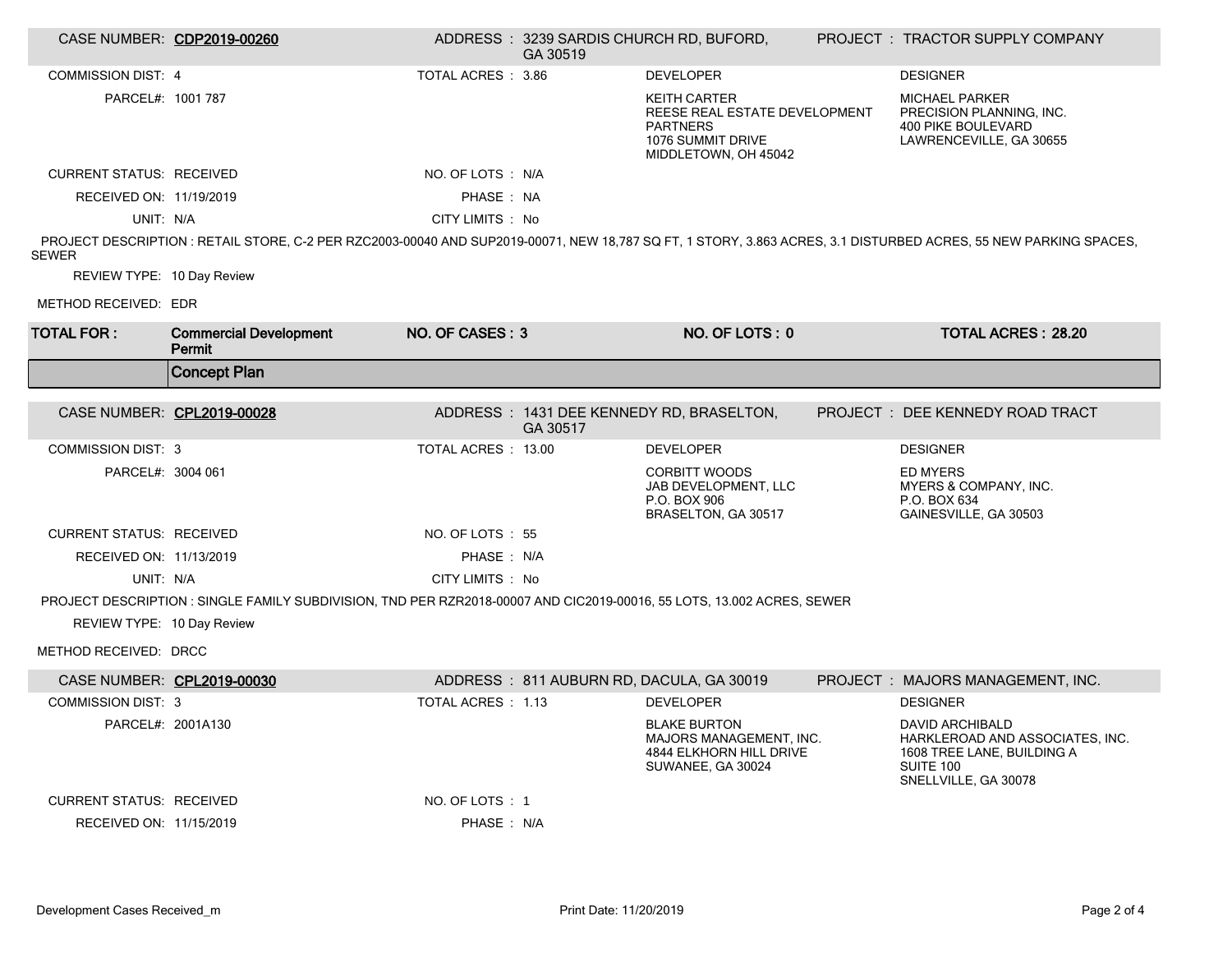|                                 | CASE NUMBER: CPL2019-00030                                                                                                                          |                     |                                                    | ADDRESS: 811 AUBURN RD, DACULA, GA 30019                                                                                               | PROJECT : MAJORS MANAGEMENT, INC.                                                                                          |
|---------------------------------|-----------------------------------------------------------------------------------------------------------------------------------------------------|---------------------|----------------------------------------------------|----------------------------------------------------------------------------------------------------------------------------------------|----------------------------------------------------------------------------------------------------------------------------|
| UNIT: N/A                       |                                                                                                                                                     | CITY LIMITS : No    |                                                    |                                                                                                                                        |                                                                                                                            |
|                                 | PROJECT DESCRIPTION : CONVENIENCE STORE, C-2 PER RZC2004-00077, NEW 4,500 SQ FT, 1 STORY, 1.13 ACRES, 1.3 DISTURBED ACRES, 16 PARKING SPACES, SEWER |                     |                                                    |                                                                                                                                        |                                                                                                                            |
| REVIEW TYPE: 10 Day Review      |                                                                                                                                                     |                     |                                                    |                                                                                                                                        |                                                                                                                            |
| METHOD RECEIVED: EDR            |                                                                                                                                                     |                     |                                                    |                                                                                                                                        |                                                                                                                            |
| <b>TOTAL FOR:</b>               | <b>Concept Plan</b>                                                                                                                                 | NO. OF CASES: 2     |                                                    | NO. OF LOTS: 56                                                                                                                        | <b>TOTAL ACRES: 14.13</b>                                                                                                  |
|                                 | <b>Final Plat</b>                                                                                                                                   |                     |                                                    |                                                                                                                                        |                                                                                                                            |
| CASE NUMBER: FPL2019-00070      |                                                                                                                                                     |                     | GA 30047                                           | ADDRESS: ARNOLD RD (500 BLOCK), LILBURN,                                                                                               | PROJECT : BROOKWOOD SPRINGS                                                                                                |
| <b>COMMISSION DIST: 2</b>       |                                                                                                                                                     | TOTAL ACRES: 10.38  |                                                    | <b>DEVELOPER</b>                                                                                                                       | <b>DESIGNER</b>                                                                                                            |
|                                 | PARCEL#: 5021 006C                                                                                                                                  |                     |                                                    | <b>DUNCAN CORLEY</b><br>FIVE FORKS ARNOLD, LLC<br>270 NORTH CLAYTON STREET<br>LAWRENCEVILLE, GA 30046                                  | SYDNEY GUY ABERNATHY<br>RINGO, ABERNATHY AND ASSOCIATES<br>174 DACULA ROAD<br>DACULA, GA 30019                             |
| <b>CURRENT STATUS: RECEIVED</b> |                                                                                                                                                     | NO. OF LOTS: 55     |                                                    |                                                                                                                                        |                                                                                                                            |
| RECEIVED ON: 11/13/2019         |                                                                                                                                                     | PHASE: NA           |                                                    |                                                                                                                                        |                                                                                                                            |
| UNIT: N/A                       |                                                                                                                                                     | CITY LIMITS : No    |                                                    |                                                                                                                                        |                                                                                                                            |
|                                 | PROJECT DESCRIPTION : SINGLE FAMILY SUBDIVISION, R-75 PER RZR2017-00022, 55 LOTS, 10.38 ACRES, SEWER                                                |                     |                                                    |                                                                                                                                        |                                                                                                                            |
| REVIEW TYPE: 5 Day Review       |                                                                                                                                                     |                     |                                                    |                                                                                                                                        |                                                                                                                            |
| METHOD RECEIVED: EDR            |                                                                                                                                                     |                     |                                                    |                                                                                                                                        |                                                                                                                            |
| CASE NUMBER: FPL2019-00072      |                                                                                                                                                     |                     | ADDRESS: 3081 LUTHER WAGES RD, DACULA,<br>GA 30019 |                                                                                                                                        | <b>PROJECT : PRESERVE AT HARBINS RIDGE</b><br>PHASE 2                                                                      |
| <b>COMMISSION DIST: 3</b>       |                                                                                                                                                     | TOTAL ACRES : 32.80 |                                                    | <b>DEVELOPER</b>                                                                                                                       | <b>DESIGNER</b>                                                                                                            |
| PARCEL#: 5318 001               |                                                                                                                                                     |                     |                                                    | <b>GEORGE HARVEY, III</b><br><b>HARBINS PRESERVE PARTNERS, LLC</b><br>1735 BUFORD HIGHWAY<br><b>SUITE 215-427</b><br>CUMMING, GA 30041 | <b>SARAH SHIRK</b><br><b>FALCON DESIGN CONSULTANTS</b><br>235 CORPORATE CENTER DRIVE<br>SUITE 200<br>STOCKBRIDGE, GA 30281 |
| <b>CURRENT STATUS: RECEIVED</b> |                                                                                                                                                     | NO. OF LOTS: 69     |                                                    |                                                                                                                                        |                                                                                                                            |

RECEIVED ON: 11/19/2019 PHASE : 2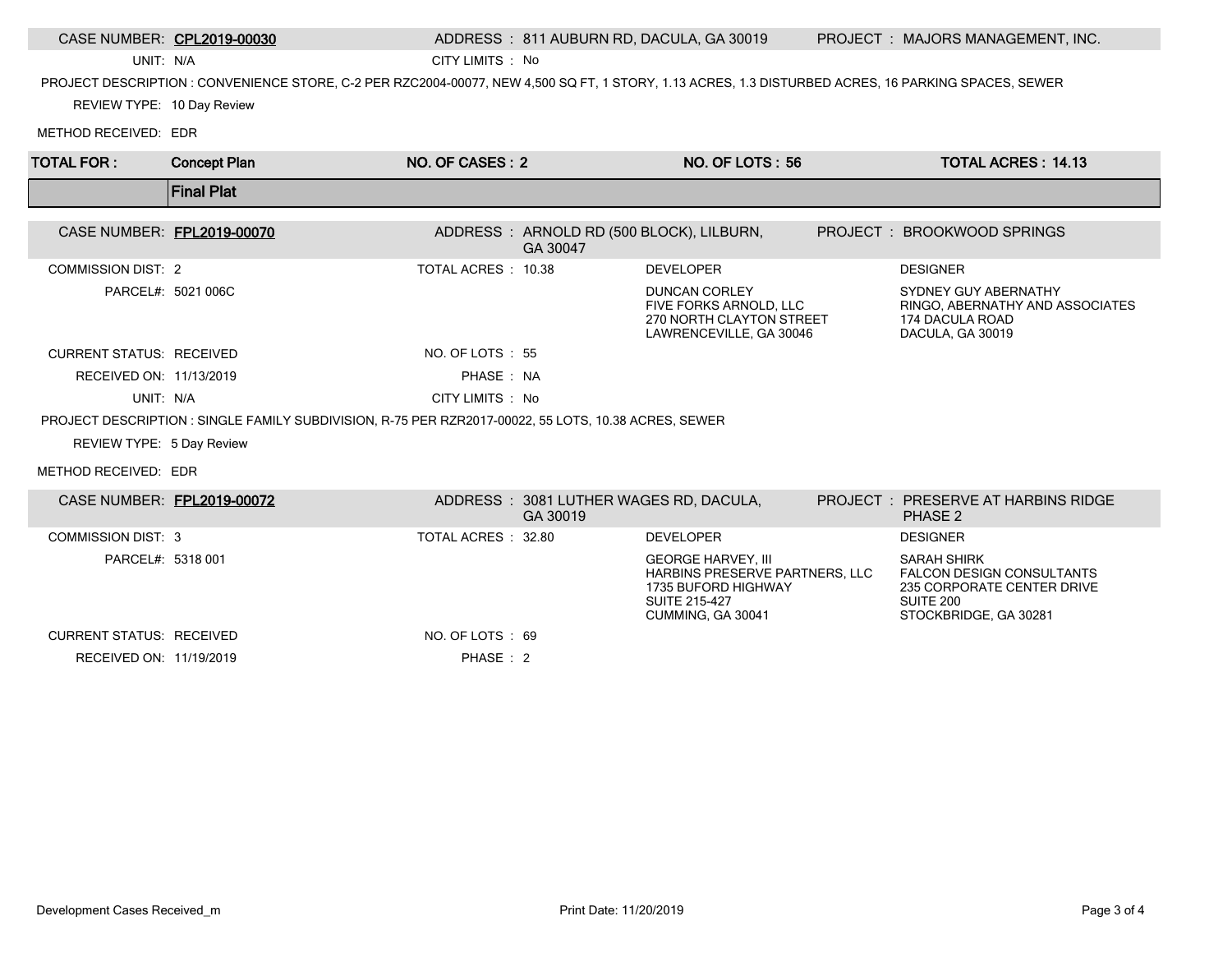|                            | CASE NUMBER: FPL2019-00072                                                                   |                  | ADDRESS: 3081 LUTHER WAGES RD, DACULA,<br>GA 30019 |                         | <b>PROJECT : PRESERVE AT HARBINS RIDGE</b><br>PHASE 2 |  |
|----------------------------|----------------------------------------------------------------------------------------------|------------------|----------------------------------------------------|-------------------------|-------------------------------------------------------|--|
| UNIT: N/A                  |                                                                                              | CITY LIMITS : No |                                                    |                         |                                                       |  |
|                            | PROJECT DESCRIPTION : SINGLE FAMILY SUBDIVISION, PHASE 2, R-100, 69 LOTS, 32.80 ACRES, SEWER |                  |                                                    |                         |                                                       |  |
| REVIEW TYPE: 10 Day Review |                                                                                              |                  |                                                    |                         |                                                       |  |
| METHOD RECEIVED: EDR       |                                                                                              |                  |                                                    |                         |                                                       |  |
| <b>TOTAL FOR :</b>         | <b>Final Plat</b>                                                                            | NO. OF CASES : 2 |                                                    | <b>NO. OF LOTS: 124</b> | <b>TOTAL ACRES: 43.18</b>                             |  |
|                            |                                                                                              |                  |                                                    |                         |                                                       |  |
| <b>GRAND TOTALS</b>        |                                                                                              | NO. OF CASES: 7  |                                                    | <b>NO. OF LOTS: 180</b> | <b>TOTAL ACRES: 85.52</b>                             |  |
|                            |                                                                                              |                  |                                                    |                         |                                                       |  |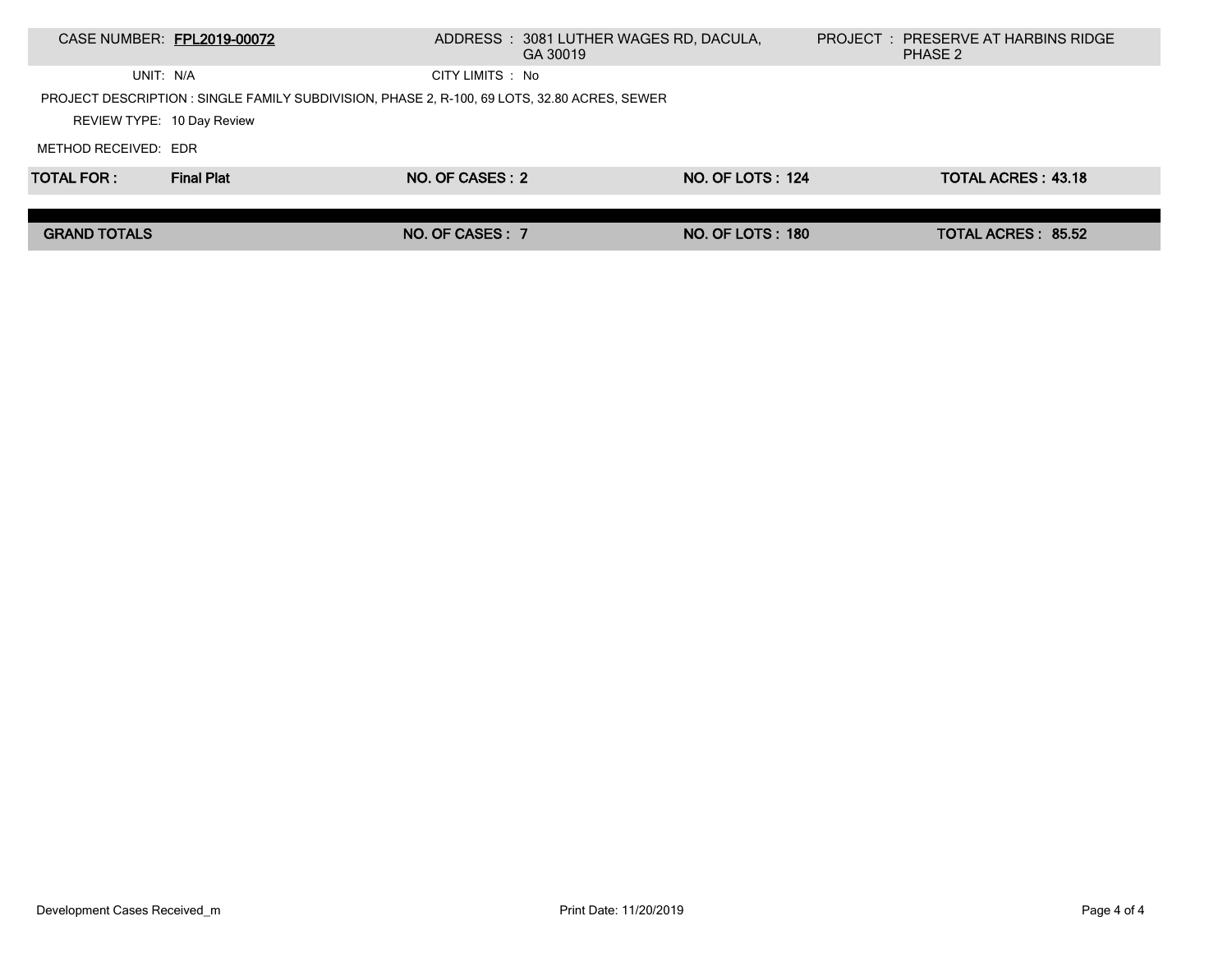

## Gwinnett County Department of Planning & Development

From 11/13/2019 to 11/19/2019

|                                 | <b>Commercial Development Permit</b>                                                                                      |                    |                                                             |                                                                                                                  |  |                                                                                                                                      |  |
|---------------------------------|---------------------------------------------------------------------------------------------------------------------------|--------------------|-------------------------------------------------------------|------------------------------------------------------------------------------------------------------------------|--|--------------------------------------------------------------------------------------------------------------------------------------|--|
|                                 |                                                                                                                           |                    |                                                             |                                                                                                                  |  |                                                                                                                                      |  |
|                                 | CASE NUMBER: CDP2019-00256                                                                                                |                    | 30046                                                       | ADDRESS: 210 LUCKIE ST, LAWRENCEVILLE, GA                                                                        |  | PROJECT : LAWRENCEVILLE LAWN<br><b>AMPITHEATER</b>                                                                                   |  |
| <b>COMMISSION DIST: 4</b>       |                                                                                                                           | TOTAL ACRES: 6.97  |                                                             | <b>DEVELOPER</b>                                                                                                 |  | <b>DESIGNER</b>                                                                                                                      |  |
| PARCEL#: 5147 107               |                                                                                                                           |                    |                                                             | <b>BOB BARONI</b><br><b>CITY OF LAWRENCEVILLE</b><br>P.O. BOX 2200<br>LAWRENCEVILLE, GA 30046                    |  | <b>TREVOR ANDREY</b><br><b>LONG ENGINEERING</b><br>2550 HERITAGE COURT<br><b>SUITE 250</b><br>ATLANTA, GA 30339                      |  |
| <b>CURRENT STATUS: RECEIVED</b> |                                                                                                                           | NO. OF LOTS : N/A  |                                                             |                                                                                                                  |  |                                                                                                                                      |  |
| RECEIVED ON: 11/13/2019         |                                                                                                                           | PHASE: NA          |                                                             |                                                                                                                  |  |                                                                                                                                      |  |
| UNIT: N/A                       |                                                                                                                           | CITY LIMITS : Yes  |                                                             |                                                                                                                  |  |                                                                                                                                      |  |
|                                 | PROJECT DESCRIPTION : CITY OF LAWRENCEVILLE, LAWRENCEVILLE LAWN AMPITHEATER, C-2, 6.97 ACRES, 0.54 DISTURBED ACRES, SEWER |                    |                                                             |                                                                                                                  |  |                                                                                                                                      |  |
| REVIEW TYPE: 5 Day Review       |                                                                                                                           |                    |                                                             |                                                                                                                  |  |                                                                                                                                      |  |
| METHOD RECEIVED: EDR            |                                                                                                                           |                    |                                                             |                                                                                                                  |  |                                                                                                                                      |  |
| <b>TOTAL FOR :</b>              | <b>Commercial Development</b><br>Permit                                                                                   | NO. OF CASES: 1    |                                                             | NO. OF LOTS: 0                                                                                                   |  | <b>TOTAL ACRES: 6.97</b>                                                                                                             |  |
|                                 | <b>Final Plat</b>                                                                                                         |                    |                                                             |                                                                                                                  |  |                                                                                                                                      |  |
|                                 |                                                                                                                           |                    |                                                             |                                                                                                                  |  |                                                                                                                                      |  |
| CASE NUMBER: FPL2019-00071      |                                                                                                                           |                    | ADDRESS: PINEHURST RD (1800 BLOCK),<br>SNELLVILLE, GA 30078 |                                                                                                                  |  | PROJECT : PINEHURST                                                                                                                  |  |
| <b>COMMISSION DIST: 3</b>       |                                                                                                                           | TOTAL ACRES : 9.72 |                                                             | <b>DEVELOPER</b>                                                                                                 |  | <b>DESIGNER</b>                                                                                                                      |  |
| PARCEL#: 5071 255               |                                                                                                                           |                    |                                                             | <b>BILL SCHROEDER</b><br>PINEHURST, LLC<br>4080 MCGINNIS FERRY ROAD<br><b>SUITE 1407</b><br>ALPHARETTA, GA 30005 |  | <b>JIM WARREN</b><br>MAXWELL-REDDICK AND ASSOCIATES.<br>INC.<br>11605 HAYNES BRIDGE ROAD<br><b>SUITE 475</b><br>ALPHARETTA, GA 30009 |  |
| <b>CURRENT STATUS: RECEIVED</b> |                                                                                                                           | NO. OF LOTS : 25   |                                                             |                                                                                                                  |  |                                                                                                                                      |  |
| RECEIVED ON: 11/14/2019         |                                                                                                                           | PHASE: NA          |                                                             |                                                                                                                  |  |                                                                                                                                      |  |